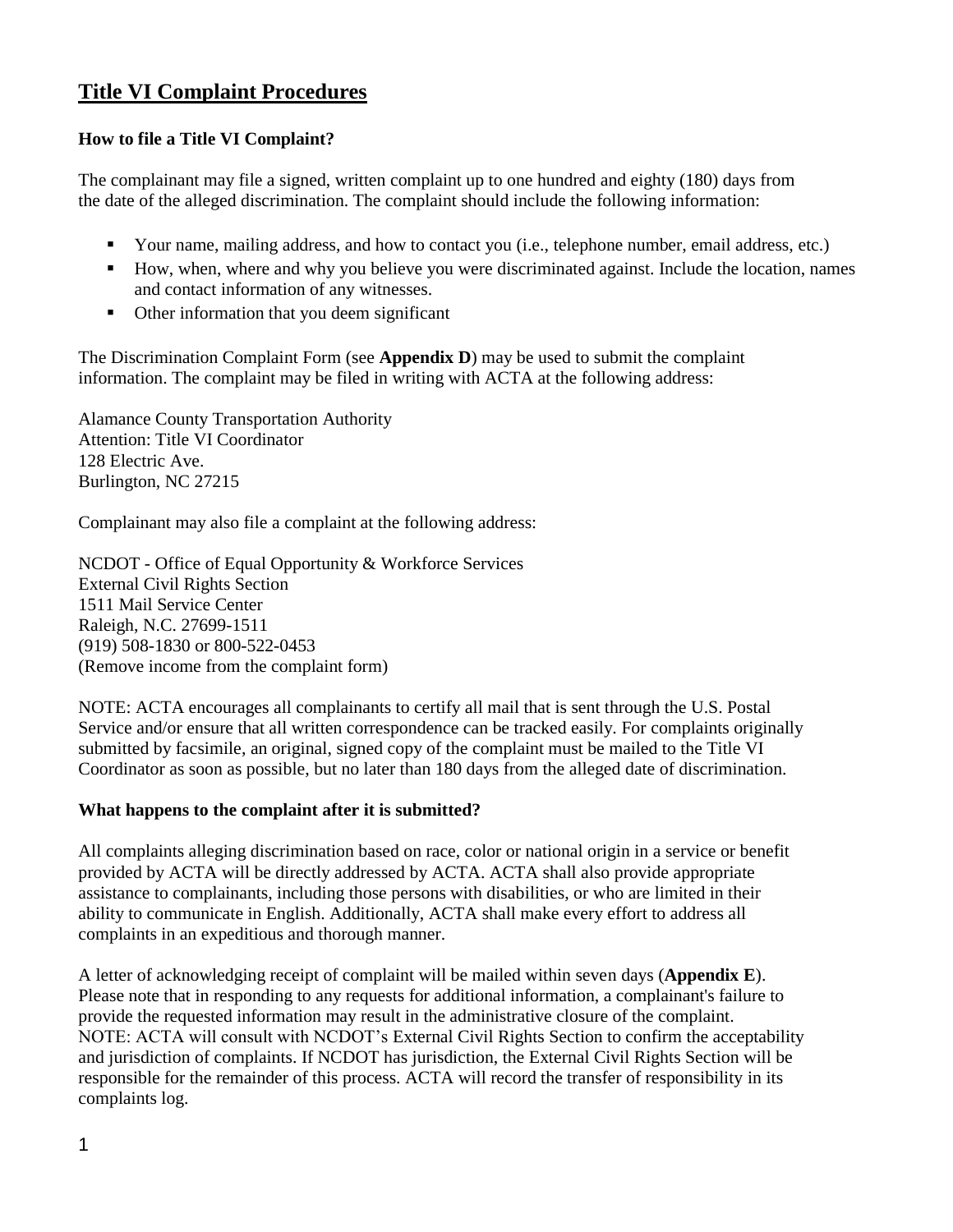#### **How will the complainant be notified of the outcome of the complaint?**

ACTA will send a written response letter (see **Appendix F**) to the complainant indicating the complaint has been substantiated or a letter notifying complainant that the complaint is not substantiated (see **Appendix G**). If not substantiated, the complainant is also advised of his or her right to 1) appeal within seven calendar days of receipt of the final written decision from ACTA, and/or 2) file a complaint externally with the U.S. Department of Transportation and/or the FTA. Every effort will be made to respond to Title VI complaints within 60 working days of receipt of such complaints, if not sooner.

In addition to the complaint process described above, a complainant may file a Title VI complaint with the following offices:

Federal Transit Administration Office of Civil Rights Attention: Title VI Program Coordinator East Building, 5th Floor – TCR 1200 New Jersey Ave., SE Washington, DC 20590

# **DISCRIMINATION COMPLAINT FORM**

Title VI of the 1964 Civil Rights Act requires that "No person in the United States shall, on the ground of race, color, or national origin, be excluded from participation in, be denied the benefits of, or be subjected to discrimination under any program or activity receiving federal financial assistance." Related statutes prohibit discrimination on the basis of sex, age or disability. If you feel you have been discriminated against in transit services, please provide the following information in order to assist us in processing your complaint and sent it to:

| <b>Alamance County Transportation Authority</b><br>P.O. Box 2746,<br>Burlington, N.C. 27216 |  |  |  |  |
|---------------------------------------------------------------------------------------------|--|--|--|--|
| Please print clearly:                                                                       |  |  |  |  |
|                                                                                             |  |  |  |  |
|                                                                                             |  |  |  |  |
|                                                                                             |  |  |  |  |
| Telephone Number: ____________(home) ___________(cell) __________(message)                  |  |  |  |  |
|                                                                                             |  |  |  |  |
|                                                                                             |  |  |  |  |
|                                                                                             |  |  |  |  |